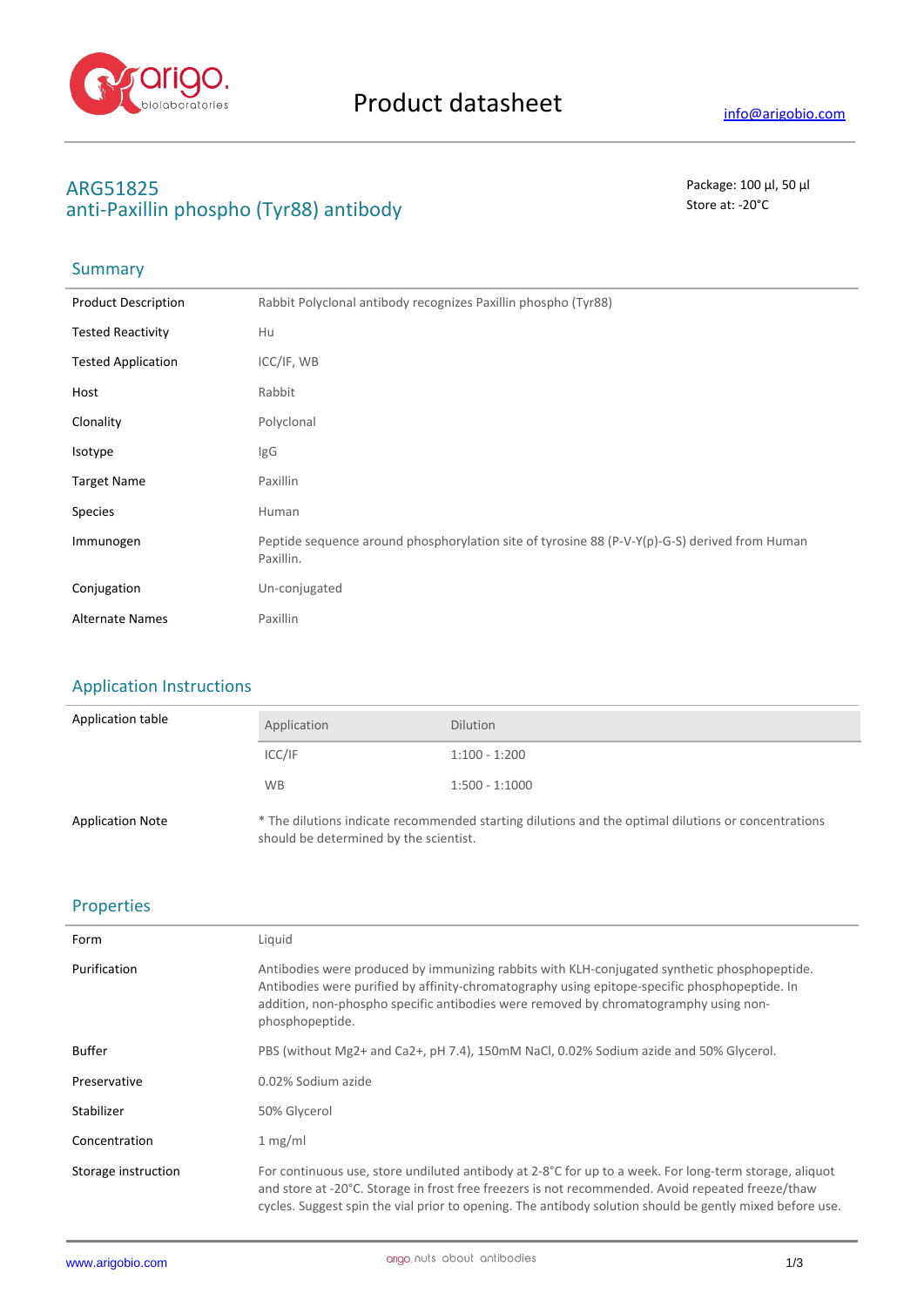# Bioinformation

| Database links | GeneID: 5829 Human                                                                                                                                                                                                                                                                                                                                                                                                                                                                                                                                                                                                                                           |
|----------------|--------------------------------------------------------------------------------------------------------------------------------------------------------------------------------------------------------------------------------------------------------------------------------------------------------------------------------------------------------------------------------------------------------------------------------------------------------------------------------------------------------------------------------------------------------------------------------------------------------------------------------------------------------------|
|                | Swiss-port # P49023 Human                                                                                                                                                                                                                                                                                                                                                                                                                                                                                                                                                                                                                                    |
| Gene Symbol    | <b>PXN</b>                                                                                                                                                                                                                                                                                                                                                                                                                                                                                                                                                                                                                                                   |
| Gene Full Name | paxillin                                                                                                                                                                                                                                                                                                                                                                                                                                                                                                                                                                                                                                                     |
| Background     | An antiphosphotyrosine antibody was used to identify proteins that are phosphorylated in Rous<br>sarcoma virus-transformed chick embryo fibroblasts, and a 76-kD protein was obtained that localizes to<br>focal adhesions at the ends of actin-containing stress fibers in nontransformed cells (Ref.1). This protein<br>was purified from chicken gizzard smooth muscle, and was named Pxn (Paxillin) ('paxillus' means 'small<br>stake' or 'peg' in Latin) as a protein tethered to the membrane at focal adhesions                                                                                                                                       |
| Function       | Cytoskeletal protein involved in actin-membrane attachment at sites of cell adhesion to the<br>extracellular matrix (focal adhesion). [UniProt]                                                                                                                                                                                                                                                                                                                                                                                                                                                                                                              |
| Research Area  | Cancer antibody; Signaling Transduction antibody                                                                                                                                                                                                                                                                                                                                                                                                                                                                                                                                                                                                             |
| Calculated Mw  | 61/65/66 kDa (Isoform alpha/beta/gamma)                                                                                                                                                                                                                                                                                                                                                                                                                                                                                                                                                                                                                      |
| <b>PTM</b>     | Phosphorylated by MAPK1/ERK2 (By similarity). Phosphorylated on tyrosine residues during integrin-<br>mediated cell adhesion, embryonic development, fibroblast transformation and following stimulation<br>of cells by mitogens. Phosphorylation at Ser-244 by CDK5 reduces its interaction with PTK2/FAK1 in<br>matrix-cell focal adhesions (MCFA) during oligodendrocytes (OLs) differentiation. Phosphorylation at<br>Tyr-31 and Tyr-118 by PTK6 promote the activation of RAC1 via CRK/CrKII, thereby promoting migration<br>and invasion. Phosphorylation at Ser-250 by SLK is required for PXN redistribution and cell motility<br>(PubMed:23128389). |

### Images